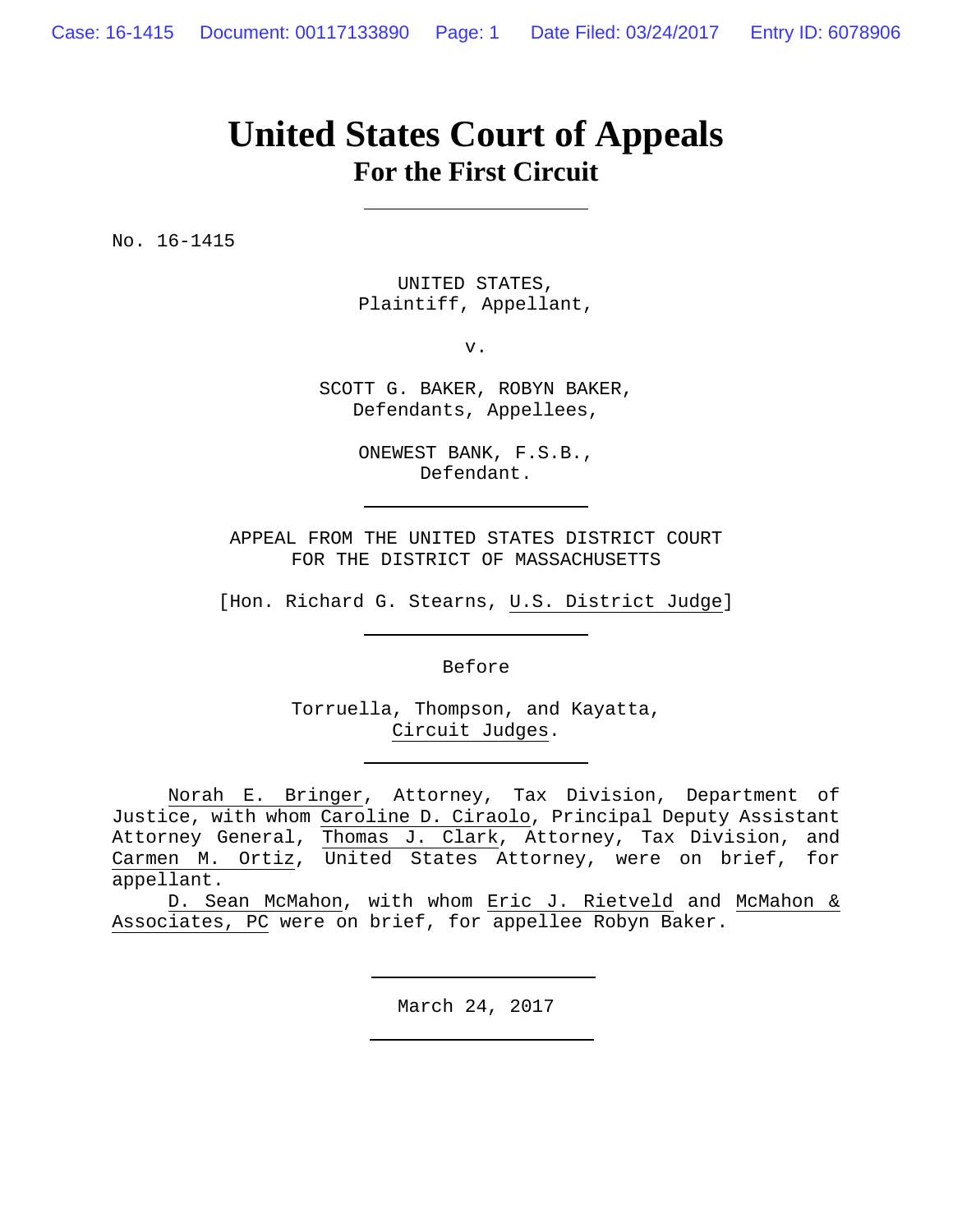**TORRUELLA**, **Circuit Judge**. Scott G. Baker used a tax shelter to reduce his taxable income for the years 1997-2002. In 2008, he divorced his wife Robyn Baker in order to fraudulently transfer assets and avoid some of his tax liability.<sup>1</sup> Following an agreed judgment for over five million dollars against Scott in 2015, the dispute narrowed to whether and to what extent the government's tax liens attached to certain assets. After the district court set aside the Bakers' separation agreement as a fraudulent transfer, it proceeded to re-divide and reallocate these assets applying Massachusetts law. The government's tax liens attached directly to any assets allocated to Scott. The government also argued that its tax liens attached indirectly to certain assets allocated to Robyn.

This appeal concerns the district court's allocation of two assets in particular (1) funds that were directly traceable to Scott's tax shelter (the "Escrowed Funds"); and (2) a property the Bakers owned in Hingham, Massachusetts (the "Hingham property"). The district court divided both assets more or less evenly,

 $\overline{\phantom{0}}$ 

As will become clear in this opinion, Robyn appears to be implicated in at least some of Scott's fraudulent activity. However, she was never put on trial, and it appears that the government is not pursuing any claims for fraud against her. As such, nothing in this opinion is meant to suggest that Robyn has been found guilty of fraud.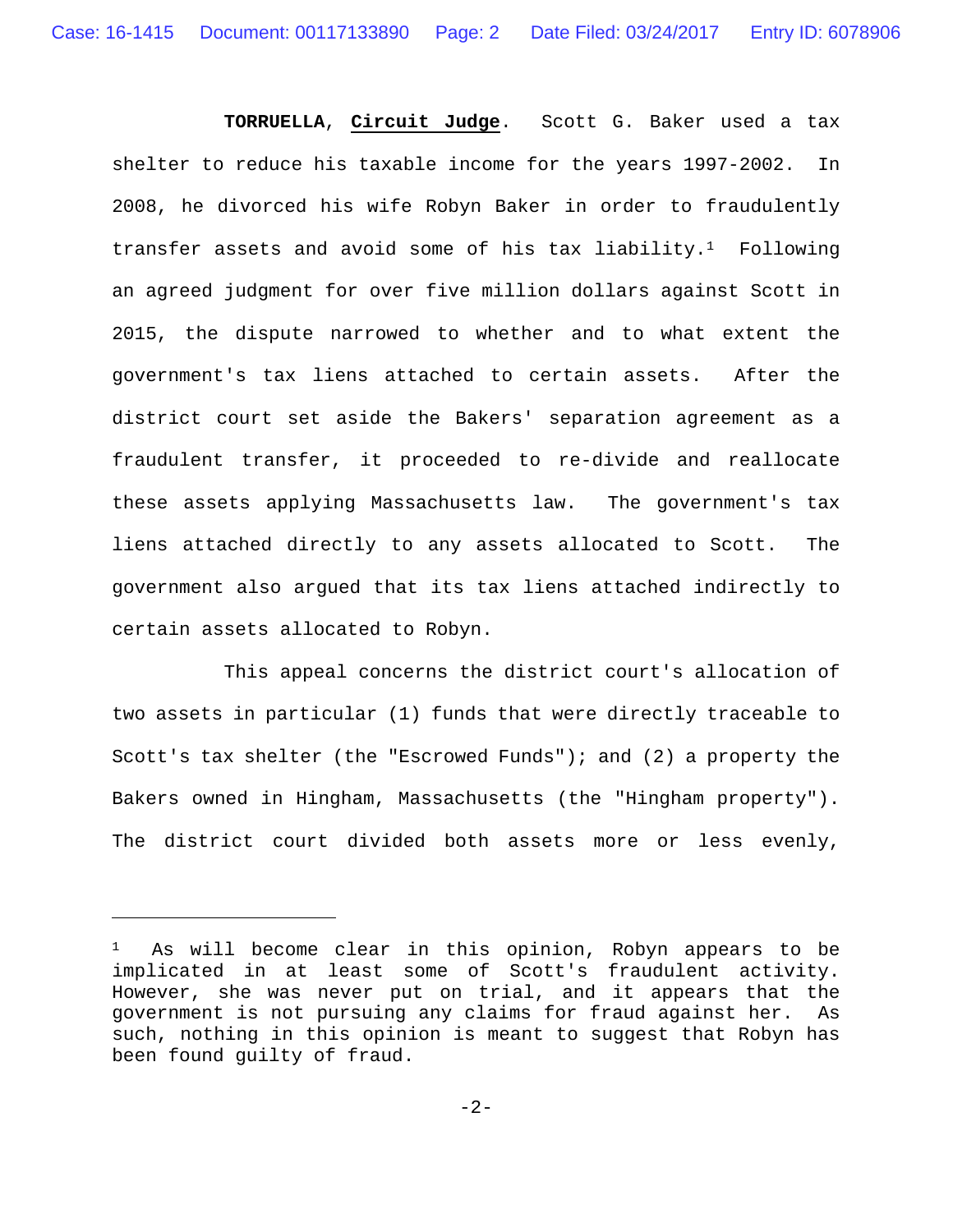reasoning that it was applying "an equitable 50/50 division of the couple's assets consistent with the common-law community property system adopted by Massachusetts and recognized as valid by the IRS." In order to effectuate this division as to the Hingham property, the court ordered it to be sold and half the proceeds to be paid to the government and half to Robyn.

The government challenges the 50/50 division of the Escrowed Funds on the ground that Massachusetts is not a community property state. In fact, Massachusetts law requires a judge to consider, either explicitly or by clear implication, fourteen factors in order to arrive at an equitable division of the parties' assets. See Bowring v. Reid, 503 N.E.2d 966, 967–68 (Mass. 1987). Because it is not clear to us that the district court considered these fourteen factors, we vacate and remand the division of the Escrowed Funds.

The government does not challenge the 50/50 division of the Hingham property. Instead, it argues that it is entitled to Robyn's half of the proceeds from the sale on a lien-tracing theory. The district court rejected this theory on the ground that the government had not submitted evidence sufficient to trace the liens with the required level of specificity. We affirm this aspect of the district court's ruling.

 $-3-$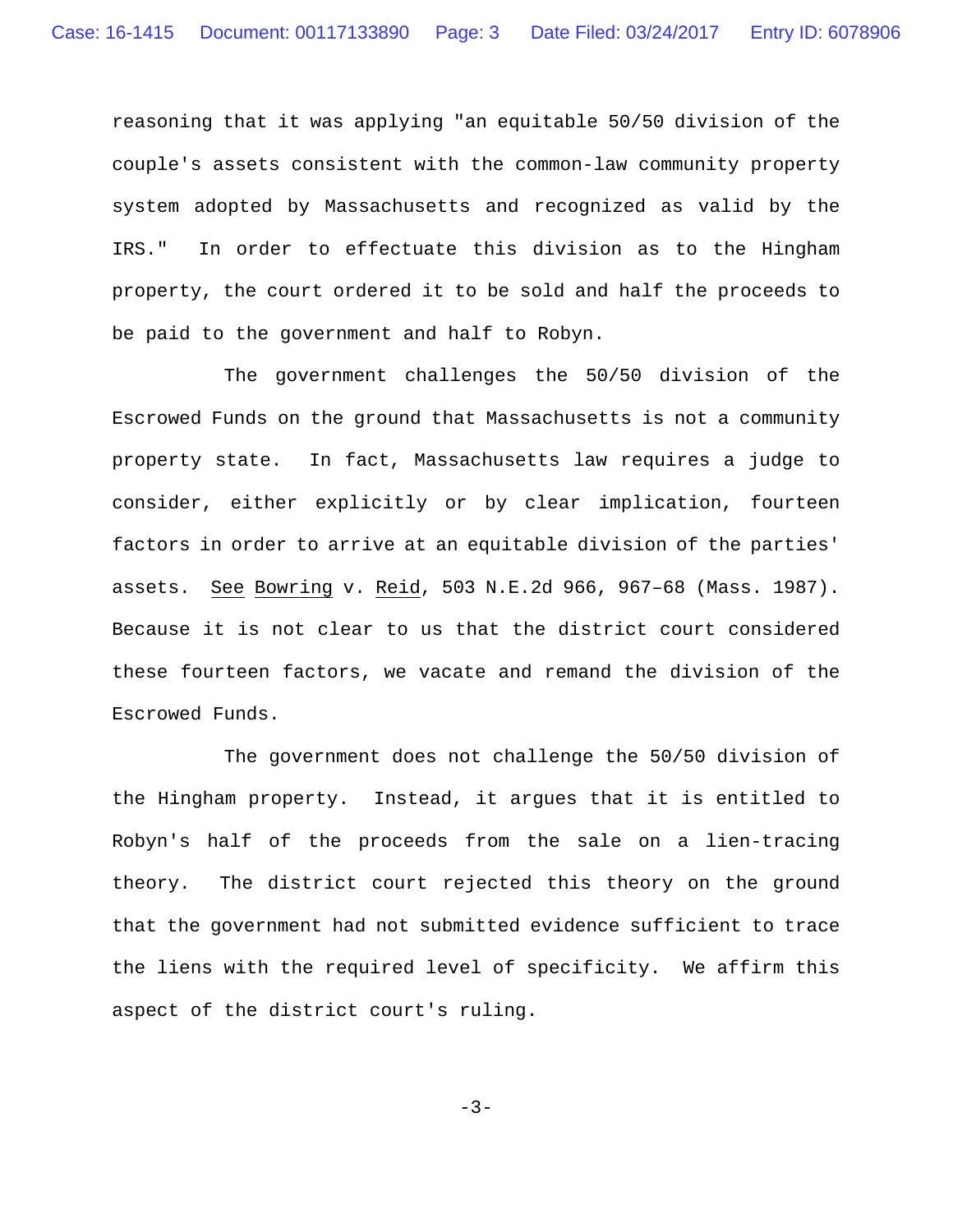Case: 16-1415 Document: 00117133890 Page: 4 Date Filed: 03/24/2017 Entry ID: 6078906

# **I. Background**

### **A. Factual History**

 $\overline{\phantom{0}}$ 

In December 2002, Scott G. Baker and his business partner sold eight Planet Fitness gyms to Bally Fitness for approximately \$15 million, including Bally Fitness stock that he later sold for \$3.4 million. He used a Son-of-BOSS tax shelter<sup>2</sup> to reduce his taxable income on gains from the Planet Fitness sale, claiming a negative \$2.5 million in income in his 2002 return, which he filed separately from his wife. Scott then amended his tax returns for 1997-2001 to carry back the loss, leading the IRS to refund "virtually all" of the taxes the Bakers had paid in the years 1999- 2001.

In June of 2003, and as part of the Son-of-BOSS tax shelter, Scott established and became the settlor of the "Scott Baker Family Trust" (the "Family Trust") in the Cayman Islands.

<sup>2</sup> Son-of-BOSS (Bond Options Sales Strategy) tax shelters involve creating capital losses on paper to offset real capital gains. See, e.g., Fid. Int'l Currency Advisor A Fund, LLC v. United States, 661 F.3d 667, 668 (1st Cir. 2011) ("the plan . . . put into effect required [the U.S. taxpayer] to form a partnership with a foreign national; that partnership would engage in transactions that would generate largely offsetting gains and losses without net risk; the gain component would be principally allocated to the foreign national; the loss component would be principally allocated to [the U.S. taxpayer] and used on his individual return to offset gains on his exercise of the [] stock options, virtually eliminating tax on those gains.").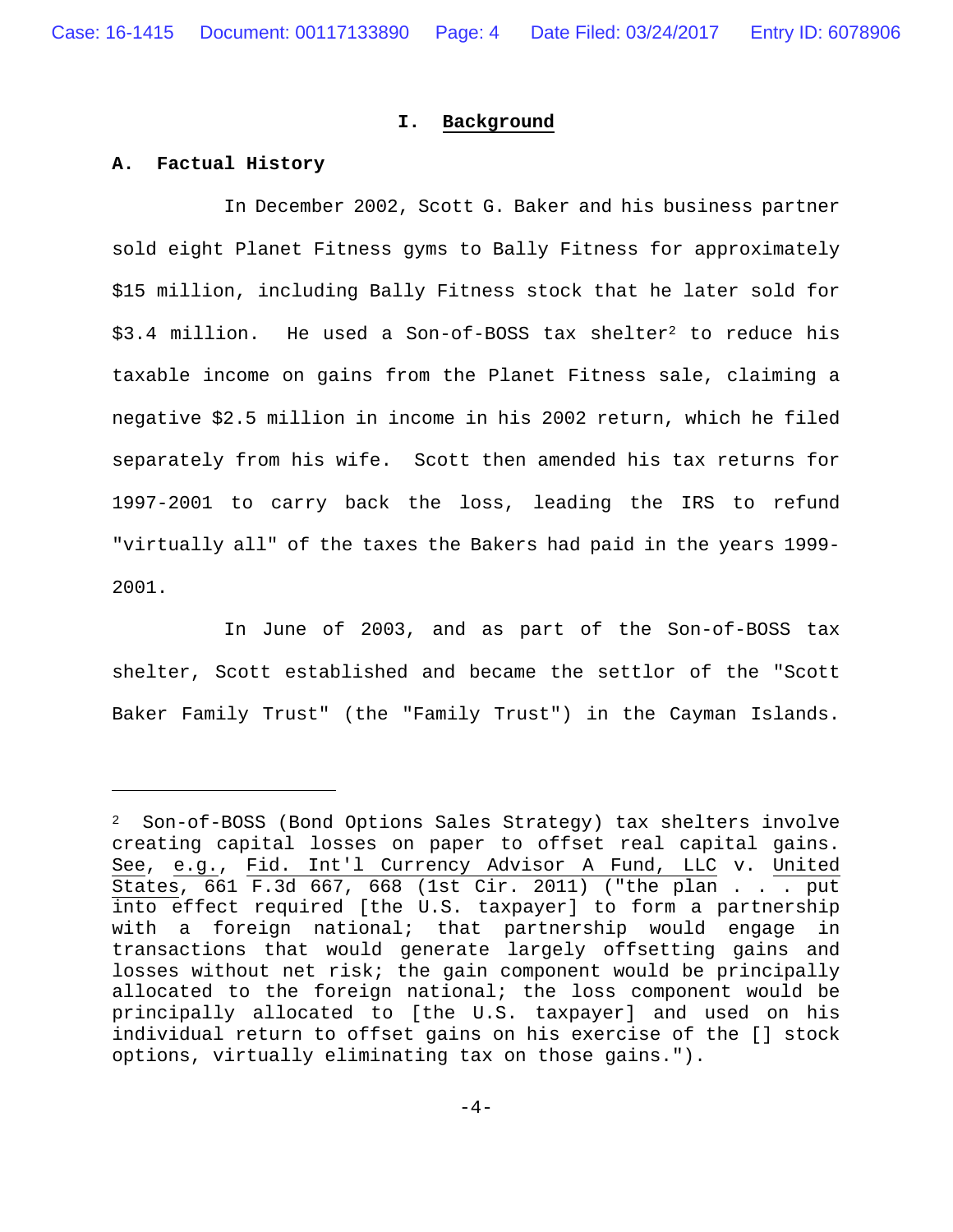He chose Royal Bank of Canada Trust Company to be the initial trustee, and granted himself a one-third beneficial interest, with the remaining interests divided among Robyn and their two children. Scott had the power to add or exclude beneficiaries and to appoint successors to the trustee(s). The trustee(s) had discretion to disburse the funds in the Family Trust to any of the beneficiaries, to end the trust at any time, and to invest its capital and income.

Scott deposited the proceeds from the sale of the Bally Fitness stock into the Family Trust, and instructed the Trustee to invest the corpus of the Family Trust into a hedge fund called International Management Associates ("IMA"). Late in 2005, the Bakers learned that IMA was in fact a Ponzi scheme and that all of the money had disappeared. IMA filed for bankruptcy in 2006.

In August of 2005, the Bakers purchased a home in Hingham, Massachusetts, which they owned as tenants by the entirety, for just over \$1.6 million. In the same month, the IRS opened an examination of Scott Baker's 2002 tax return. Scott agreed to participate in the IRS's Global Settlement Initiative, agreeing to pay \$1.2 million in outstanding taxes. However, he was removed from the program in 2007 after the IRS determined he was unable to pay the agreed amount through his disclosures on Form 433-A, which "collect[s] information on a debtor's current assets when he or she claims an inability to pay the taxes owing."

 $-5-$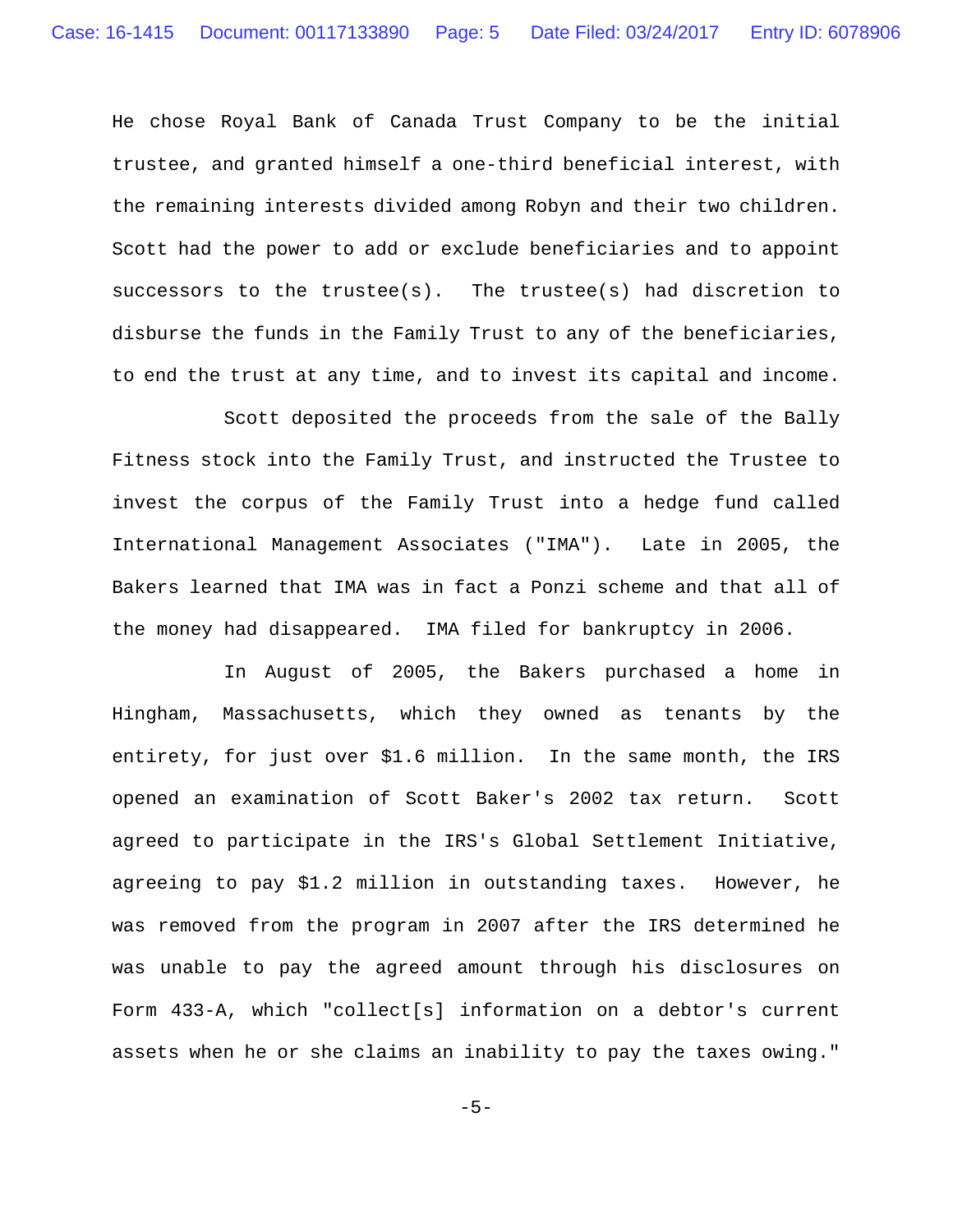Scott contends that his inability to pay was due to the losses he suffered in the IMA Ponzi scheme.

In February 2007, the Bakers remortgaged their Hingham property with Scott as the sole mortgagor; on the same day, they established the S&R Realty Trust with Robyn as trustee and transferred the title of their Hingham Property into the trust. They also established the C&S Realty Trust on the same day, with Robyn as sole trustee and their two children as primary beneficiaries, and transferred into it a beach house located in Scituate, Massachusetts.Scott did not receive any consideration for transferring his interests in the properties to the trusts. In November 2007, Robyn sold the Scituate property and deposited the \$433,000 in proceeds into a South Shore Bank account owned by C&S Trust. She used the majority of the money to pay down loans secured by the Hingham property, and the remainder on living expenses.

On January 10, 2008, the Bakers signed a separation agreement, and the following day the two filed for divorce. The agreement, which was incorporated into the final divorce judgment, gave most of the assets to Robyn, but most of the liabilities to Scott. Robyn received sole ownership of the Hingham Property, as well as of the New Hampshire properties worth \$200,000 as of March of 2007. She also received a boat, a car, two motorcycles, and

 $-6-$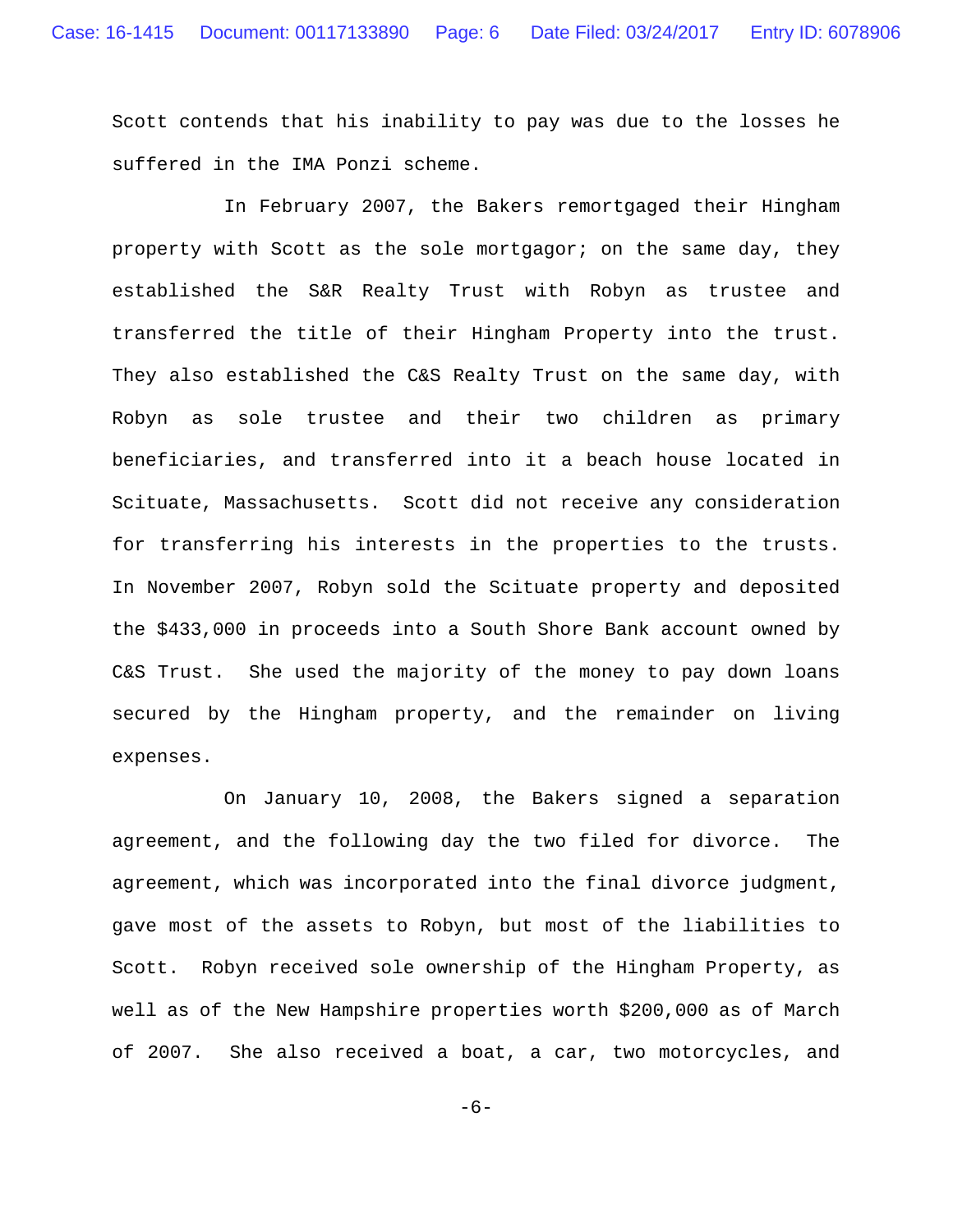title to any money recovered from the IMA investment. Scott, on the other hand, assumed the \$875,000 mortgage on the Hingham Property. According to his testimony, he "regularly made monthly payments" to Robyn of \$6,200 to apply to the mortgage. He received real property relating to his construction business, and he agreed to assume all marital credit card debt and all liability relating to his construction business. He maintained sole ownership of his business ventures, including a Planet Fitness gym in Scarsdale, New York, with an asserted worth of \$250,000 at the time of divorce. Scott claimed losses on this business in both his 2007 and 2008 federal income tax returns.

The agreement stipulated that Scott could continue to reside in the Hingham Property, and he did so after the divorce became final in May of 2008. After the divorce, Robyn continued to refer to Scott as her husband, though she testified that those references were mistakes or oversights. Scott testified that he had never told his children of the divorce, and he did not know if they were aware of the separation. The Bakers continued to vacation together, often with their family friends, Michael Theriault and his wife Lori Leo. Theriault testified that the Bakers took an estimated fifteen ski trips with them, as well as numerous camping trips. Theriault also estimated that over the course of four years, he and his wife had dinner with the Bakers

 $-7-$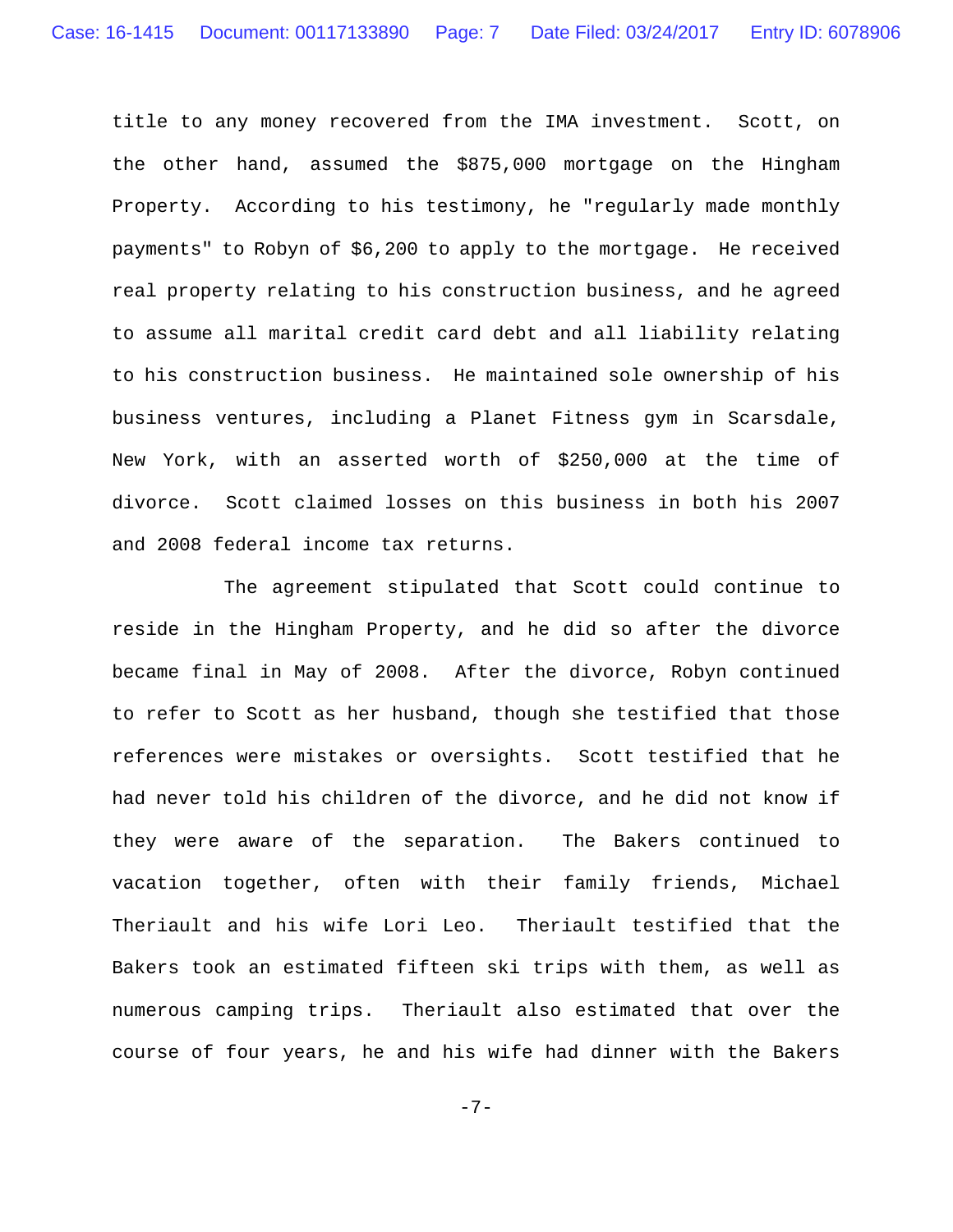approximately 250 times. For the duration of their friendship, Theriault and Leo were under the impression that the Bakers were married. Their friendship eventually went sour, after Robyn, who had been working for Leo, went to work for a competitor. Around the same time, it came to light that Theriault and Robyn had been having sexual relations. When Theriault went to talk to Scott shortly thereafter, Scott allegedly assaulted him, gouged out Theriault's artificial eye and attempted to gouge out his good eye as well.

On May 14, 2009, the IRS determined that Scott had underpaid his taxes for the years 1997-2002 and assessed taxes and penalties for the 1997, 1998, and 2002 tax years. On May 20, 2010, it made additional assessments for the years 1999-2001. Per I.R.C. § 6321, federal tax liens "arose on the dates of assessment . . . and attached to all of [Scott's] property and interests in property."

In November of 2012, the trustee of the IMA bankruptcy issued a check to the Family Trust for just over \$202,000 and mailed the check to Scott, who testified that he was "flabbergasted" to have recovered any money.Robyn -- who had by this time been made the sole trustee of the Family Trust - invested the money from the IMA bankruptcy payment into a design company owned by a friend, which then hired Scott to do

 $-8-$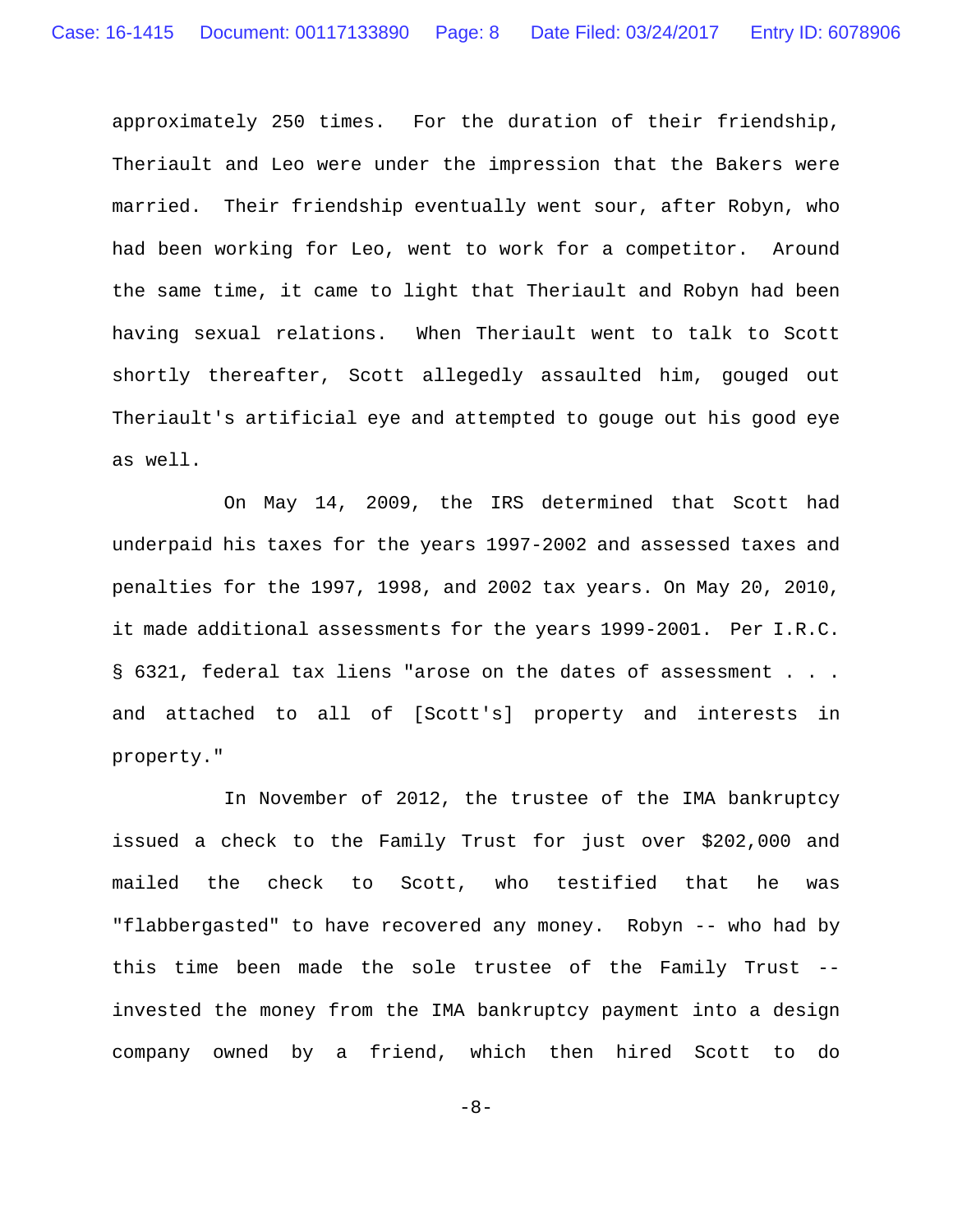construction on a home being built by the company. She testified that she gave the money to the company in \$9,000 increments because she "didn't want the IRS to take [her] money." The value of this investment subsequently increased to \$528,962.28.

The Family trust received a second payment from the IMA bankruptcy for \$84,000, which Robyn used to pay legal fees for both her and Scott. Finally, a third payment from the IMA bankruptcy for \$70,116.49 was added to the Bakers' share of the proceeds from the design business to comprise the escrowed funds now at issue, for a total of \$599,078.77 (the "Escrowed Funds").

## **B. Procedural History**

The United States commenced this suit in May 2013 when Scott failed to pay the tax liabilities assessed against him. The United States sought collection of the tax liabilities, as well as enforcement of federal tax liens against property that had been fraudulently transferred to Robyn and liens attached to a property interest held by Robyn. The United States claimed first that Scott had fraudulently transferred to Robyn his interest in the Hingham Property, and second that the federal tax liens had attached to the Hingham Property to the extent of the mortgage payments that Scott made after the tax liens arose.

On January 29, 2015, the district court entered an agreed judgment against Scott in the amount of \$5,026,915.43 for federal

-9-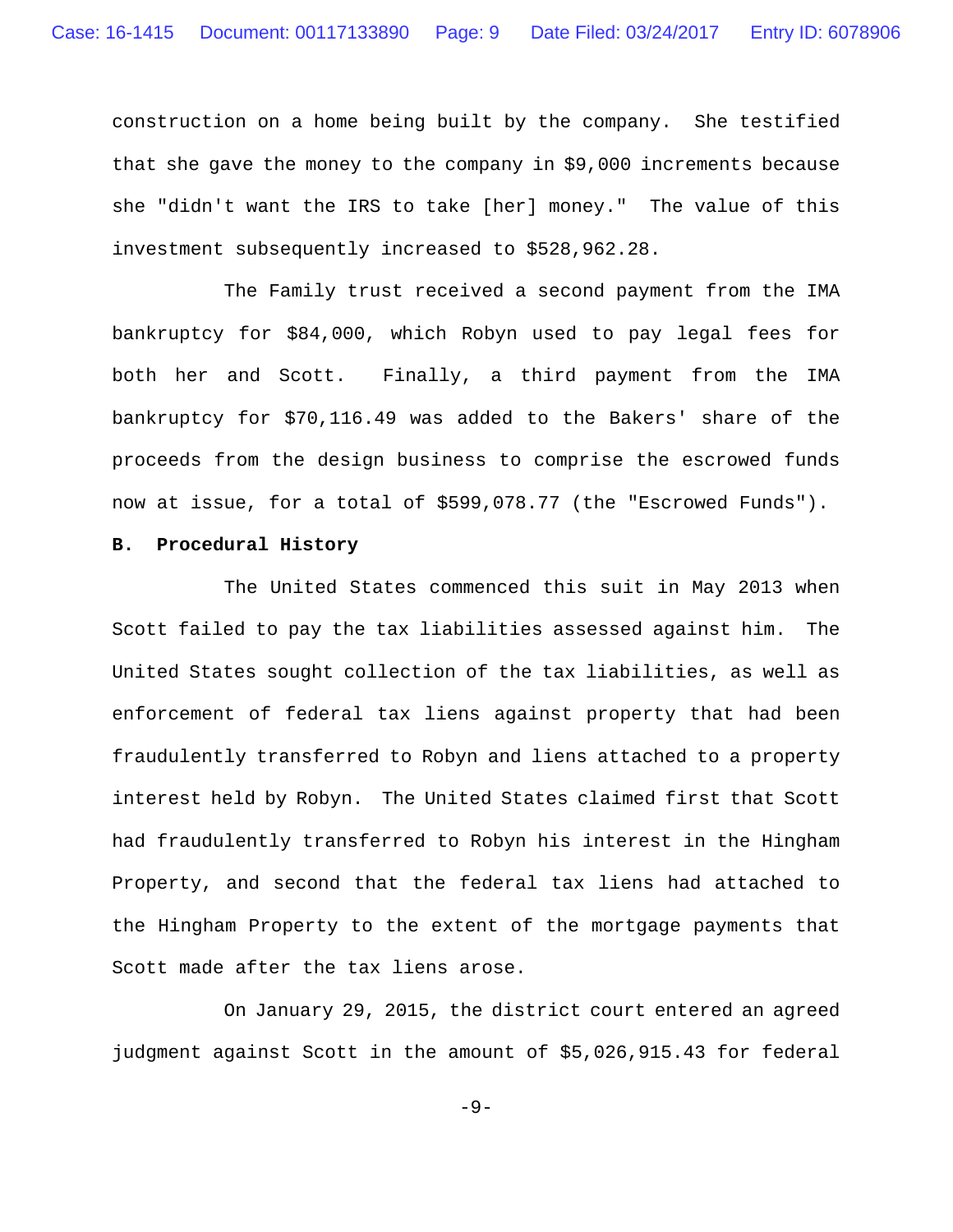income taxes due for the years 1997-2002. Thus, the dispute was narrowed to the issue of the extent to which the tax liens attached to various assets.

On August 17, 2015, following a bench trial, the district court found that the February 2007 transfers of property into trusts were fraudulent and that the Bakers had divorced with the purpose of fraudulently transferring assets. It identified several "badges of fraud" under the Massachusetts Uniform Fraudulent Transfer Act that applied to the property transfers in the Bakers' 2008 settlement agreement, including that: (1) they continued to live together after their divorce; (2) Scott remained at the Hingham Property and made the majority of the mortgage payments; (3) they concealed the divorce and held themselves out as married; (4) Robyn received substantially all of Scott's assets in the divorce agreement;  $(5)$  they hid assets after the divorce;  $(6)$  there was not adequate consideration for Scott's transfer; (7) Scott was insolvent when the transfer occurred; and (8) the transfer was made after a substantial debt was incurred. The district court also found additional indicia that the divorce had been obtained so as to fraudulently transfer assets: (1) only Robyn had been represented by counsel; (2) they continued to live together in the house that had been transferred by the divorce; (3) Scott paid the mortgage and other bills related to the house; and (4) Robyn

 $-10-$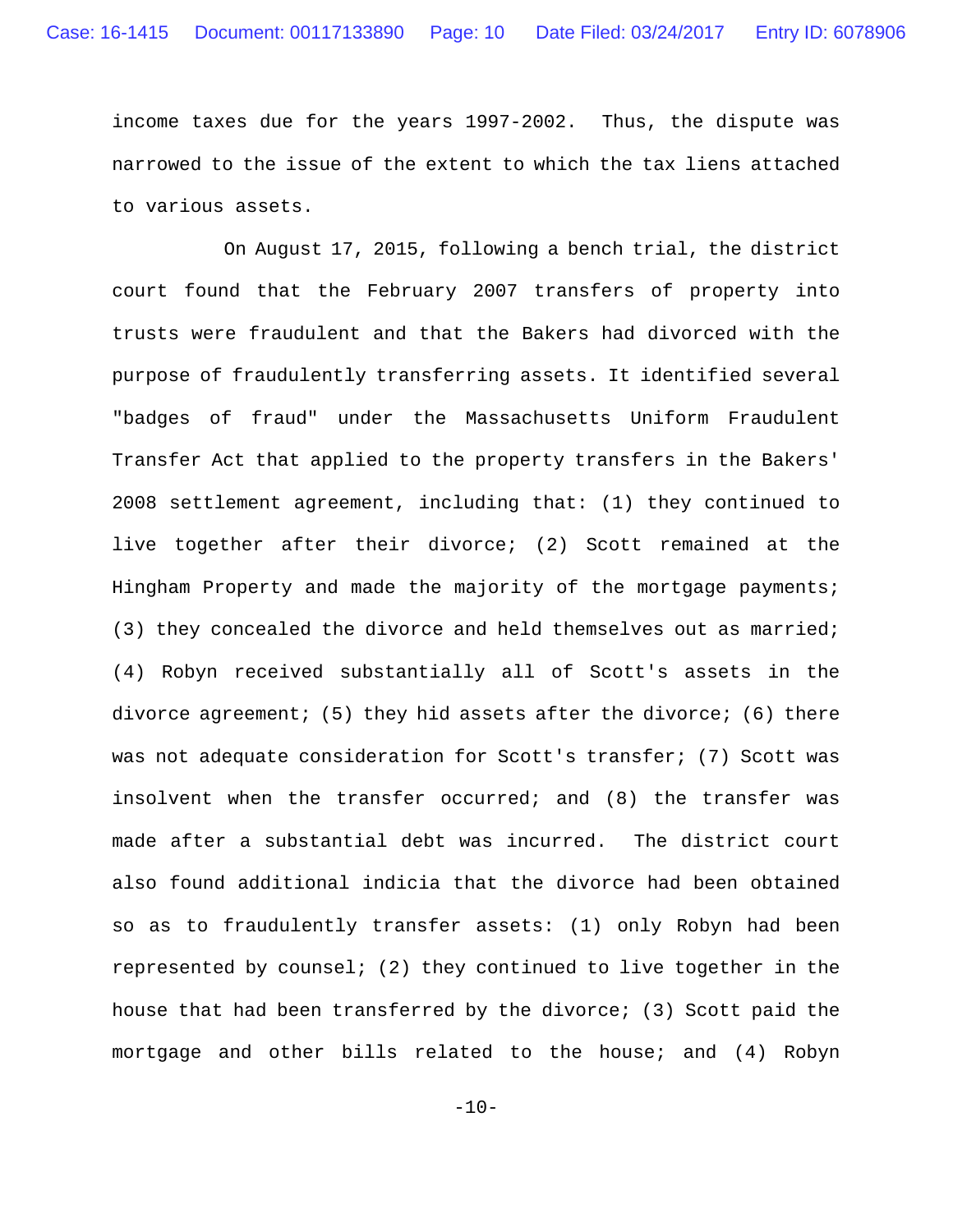received most of the assets while Scott received most of the debts in the divorce.

The district court accordingly entered a partial judgment on October 23, 2015, holding in favor of the United States on a theory of fraudulent transfer, adding that while the government's lien-tracing claim was "not rejected," it was also "not embraced." The district court found that the government's tax liens attached to Scott's one-half interest in the Hingham Property, and ordered that the property be sold to satisfy Scott's tax liabilities. It also ruled that Scott had one-half interests in the New Hampshire properties and other personal property, which he had fraudulently conveyed to Robyn, and that the government could take necessary action to recover those assets. Finally, it found that the liens attached to Scott's interest in the Escrowed Funds and ordered the funds be turned over to the United States, giving Robyn time to submit a claim for whatever portion of the funds she believed she was due. The district court did not resolve which portion of the Escrowed Funds Robyn was entitled to. Rather, the district court indicated that it would "separately adjudicate the matter unless the parties are able to come to an agreement on an appropriate division of the escrowed funds."

After the parties failed to reach such an agreement, the district court divided the Escrowed Funds evenly between Scott and

-11-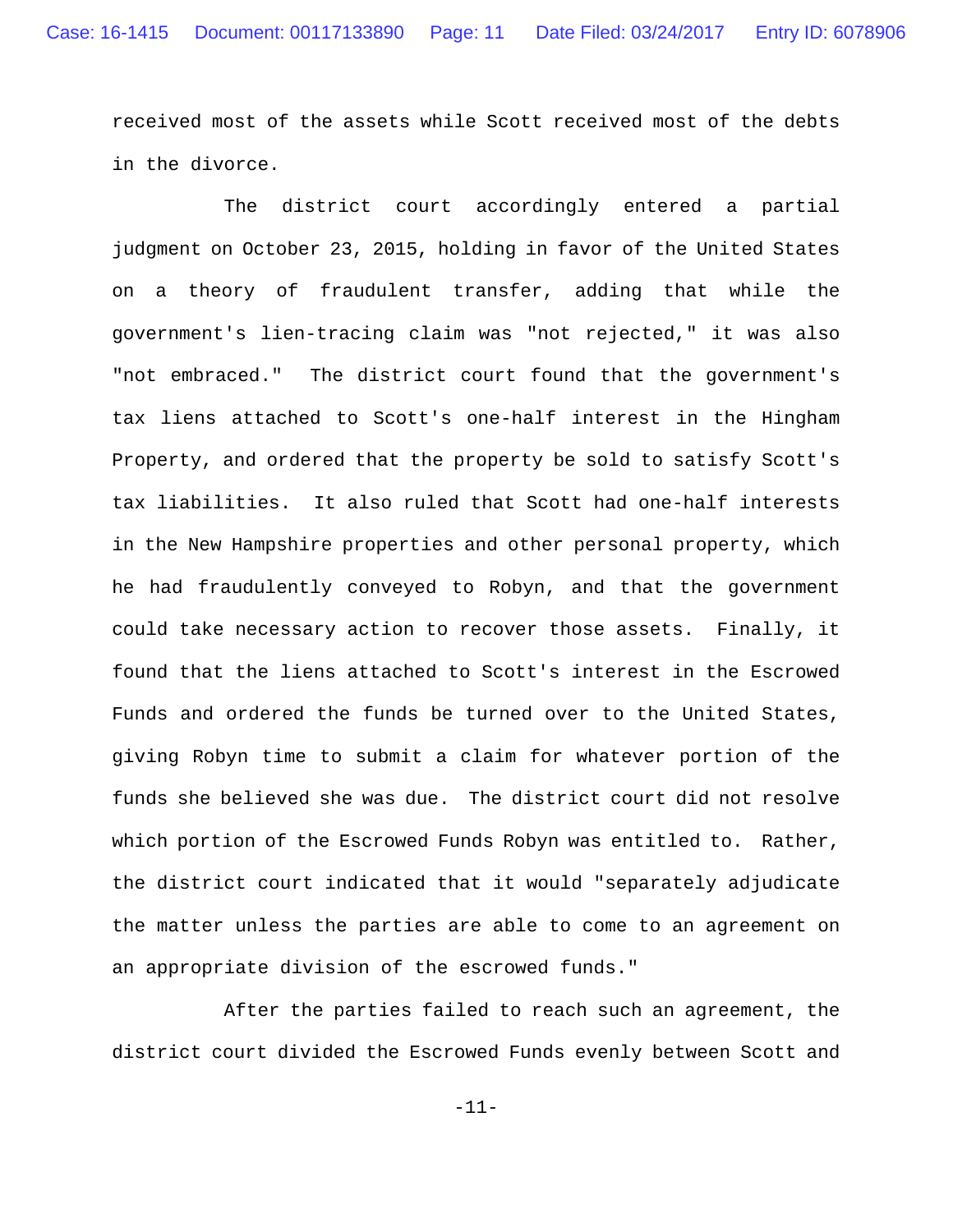Robyn. The district court noted that it had applied "an equitable 50/50 division of the couple's assets consistent with the commonlaw community property system adopted by Massachusetts and recognized as valid by the IRS" for the division of the couple's real property. Because the district court saw "no reason to depart from the 50/50 equitable formula," it used the same formula to divide the Escrowed Funds. It also deemed Scott to be entitled to half of the \$84,000 second payment from the IMA bankruptcy and Robyn to have taken that entire payment for herself. Thus, it compensated Scott for his \$42,000 share of that payment out of the Escrowed Funds. By the court's final calculations, Robyn was found entitled to \$256,539.38, with the remaining \$342,539.39 going through Scott to the United States.<sup>3</sup> The United States now appeals.

## **II. Standard of Review**

This Court generally "review[s] a district court's ultimate decision to grant or withhold an equitable remedy for abuse of discretion." Texaco P.R., Inc. v. Dep't of Consumer Affairs, 60 F.3d 867, 875 (1st Cir. 1995). However, where a court applies "an improper standard to the facts, it may be corrected as a matter of law." United States v. Singer Mfg. Co., 374 U.S. 174,

i

 $3$  The United States notes that the district court appears to have made a mathematical error: the government's share should have been \$341,539.39, and Robyn's share \$257,539.38.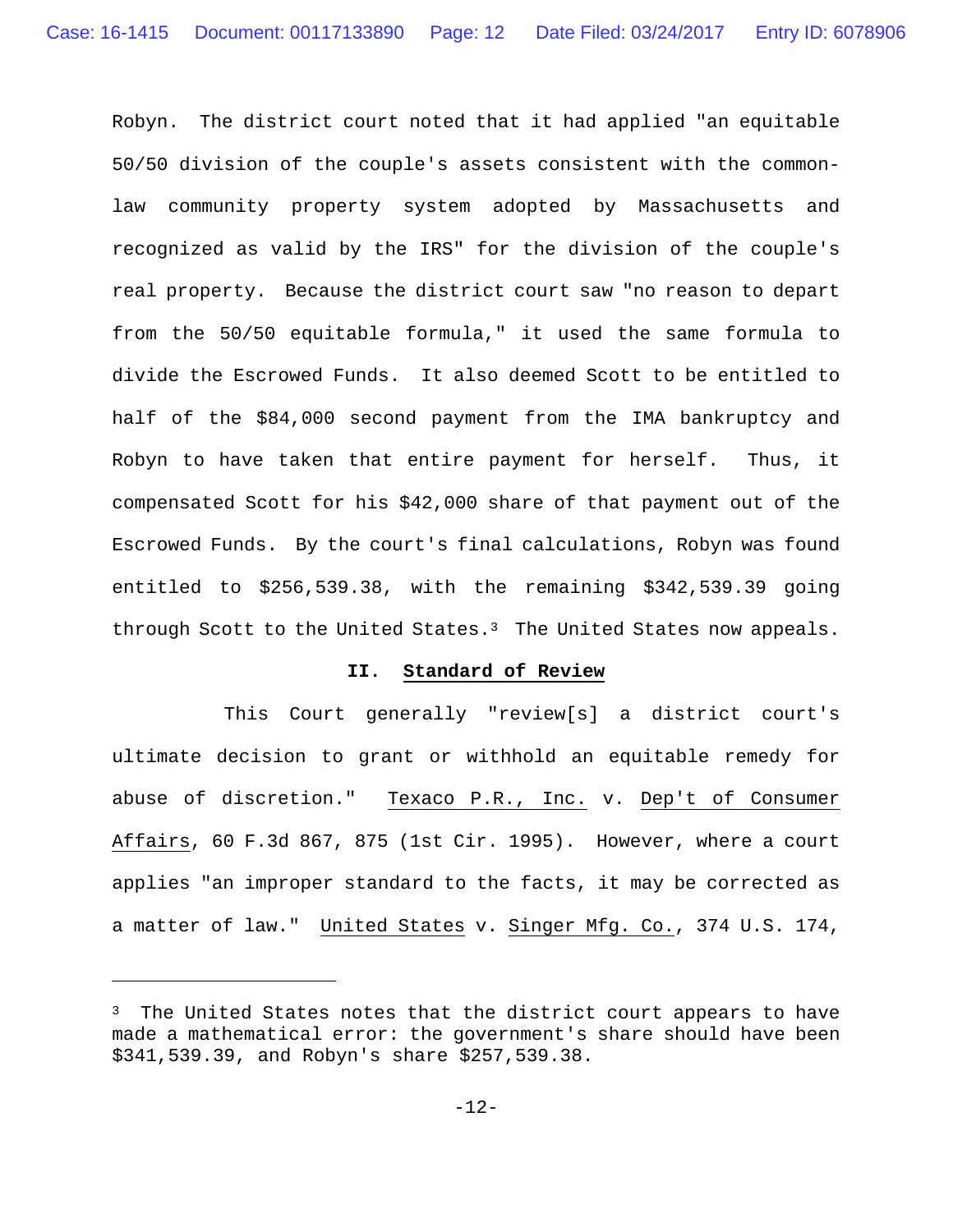194 n.9 (1963). "[A] district court by definition abuses its discretion when it makes an error of law." Alison H. v. Byard, 163 F.3d 2, 4 (1st Cir. 1998).

Determinations regarding the sufficiency of evidence during a bench trial are legal determinations, and hence are reviewed de novo. See In re Pharm. Indus. Average Wholesale Price Litig., 582 F.3d 156, 162-63 (1st Cir. 2009) (citing United States v. 15 Bosworth St., 236 F.3d 50, 53 (1st Cir. 2001)).

# **III. Discussion**

## **A. The Escrowed Funds**

Although the divorce of the Bakers was entered into in order to fraudulently transfer assets, the divorce itself is not therefore invalid. Consequently, it fell to the district court to divide the marital assets following the divorce. In Massachusetts, such a division is governed by Mass. Gen. Laws ch. 208, § 34 ("§ 34"). The district court stated that it "applied an equitable 50/50 division of the couple's assets consistent with the commonlaw community property system adopted by Massachusetts and recognized as valid by the IRS."

Contrary to the statement of the district court, Massachusetts is not a community property state, and its laws do

 $-13-$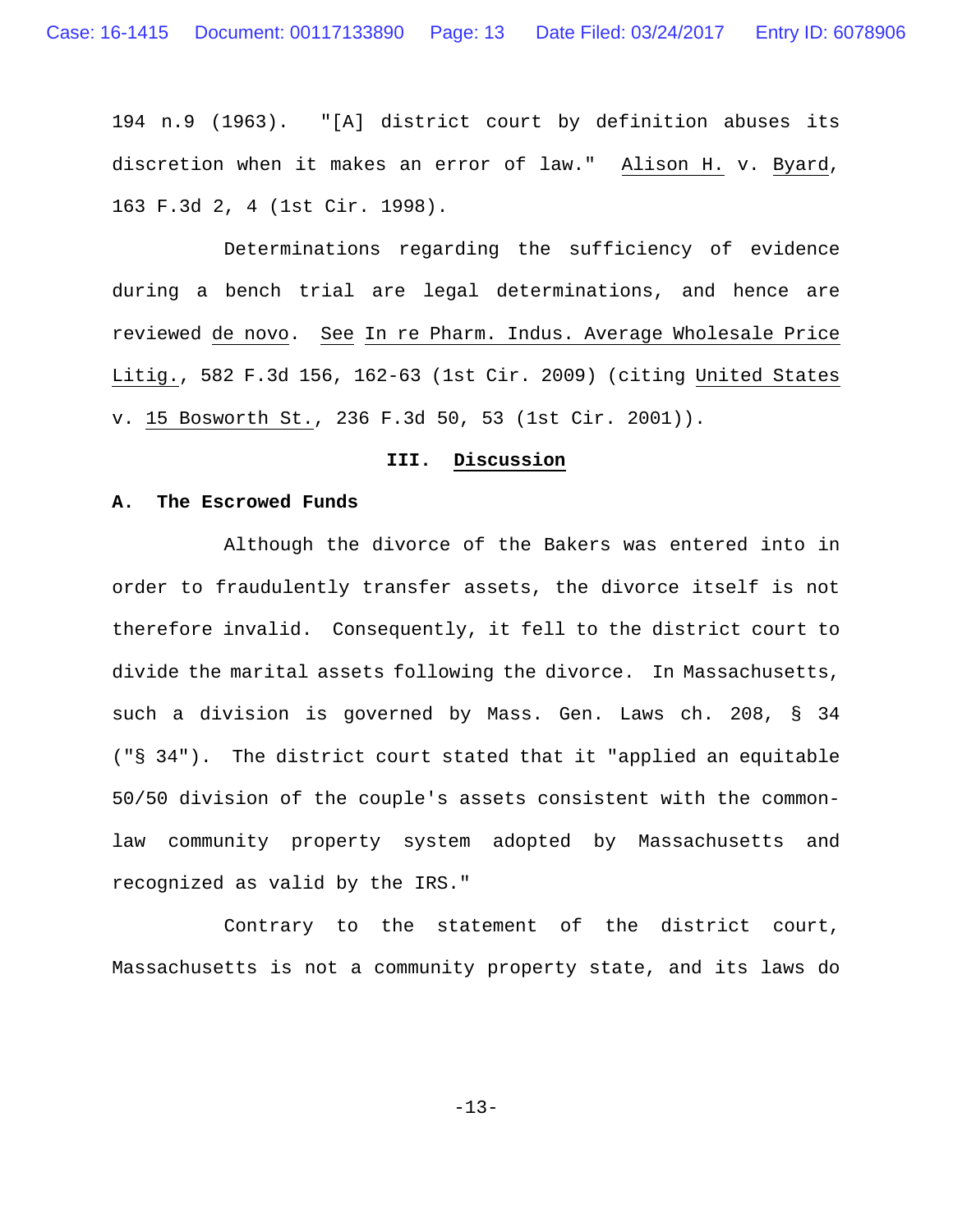not prescribe a "50/50" division of marital assets upon divorce.4 Rather, Massachusetts law requires "an equitable, rather than an equal division of property." Williams v. Massa, 728 N.E.2d 932, 939 (Mass. 2000). In order to arrive at this equitable division, a court must consider

> the length of the marriage, the conduct of the parties during the marriage, the age, health, station, occupation, amount and sources of income, vocational skills, employability, estate, liabilities and needs of each of the parties, the opportunity of each for future acquisition of capital assets and income, and the amount and duration of alimony, if any,  $\ldots$  [as well as] the present and future needs of the dependent children of the marriage.

Mass. Gen. Laws ch. 208, § 34. In addition, a court may, but need not, consider "the contribution of each of the parties in the acquisition, preservation or appreciation in value of their respective estates and the contribution of each of the parties as a homemaker to the family unit." Id. Thus, § 34 "contains fourteen mandatory factors which the judge must consider, and four discretionary factors which the judge may consider." Bowring v. Reid, 503 N.E.2d 966, 968 (Mass. 1987).

In dividing assets under § 34, a court must also "ma[k]e findings consistent with [its] obligations under G.L. c. 208, § 34,

i<br>Li

<sup>4</sup> It is undisputed that Massachusetts law applies to the division of the various assets in this case.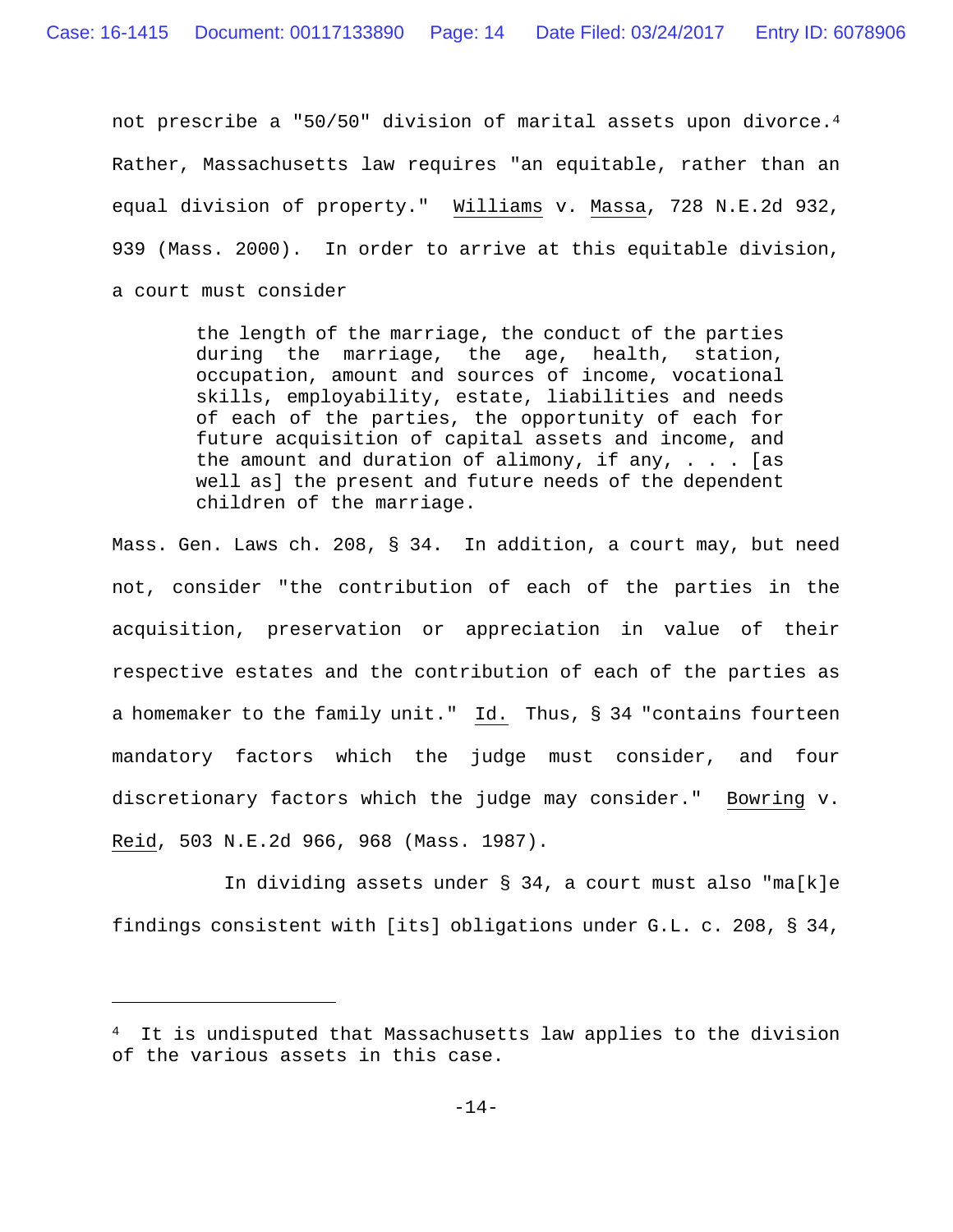indicating that [it] has fairly considered all factors relevant under § 34 and has not considered any irrelevant matter," in which case its determination "may not be reversed unless plainly wrong and excessive." Redding v. Redding, 495 N.E.2d 297, 300 (Mass. 1986) (citations omitted). The court's reasons for coming to its conclusions under § 34 "must be apparent in [its] findings and rulings." Id. at 301. "The rationale for the decision must appear in the judgment either explicitly or by clear implication," and "the mere listing of findings, even if detailed, is not enough." Bowring, N.E.2d at 968.

In the present case, while the district court did make extensive factual findings, it is not clear to us that the district court considered all the fourteen factors required under § 34. To the contrary, the district court used a "50/50 equitable formula" to divide the Escrowed Funds without explanation as to how any of the facts in the case factored into this decision. This implies that it did not consider the factors of § 34, but rather simply divided the property evenly between the Bakers.5

The government also argues that the district court, in dividing the Escrowed Funds, was wrong to consider Massachusetts's

i

 $5$  To the extent that the government urges us to apply the  $\S$  34 factors ourselves, we decline. The district court is in a better position to apply what are typically findings of fact.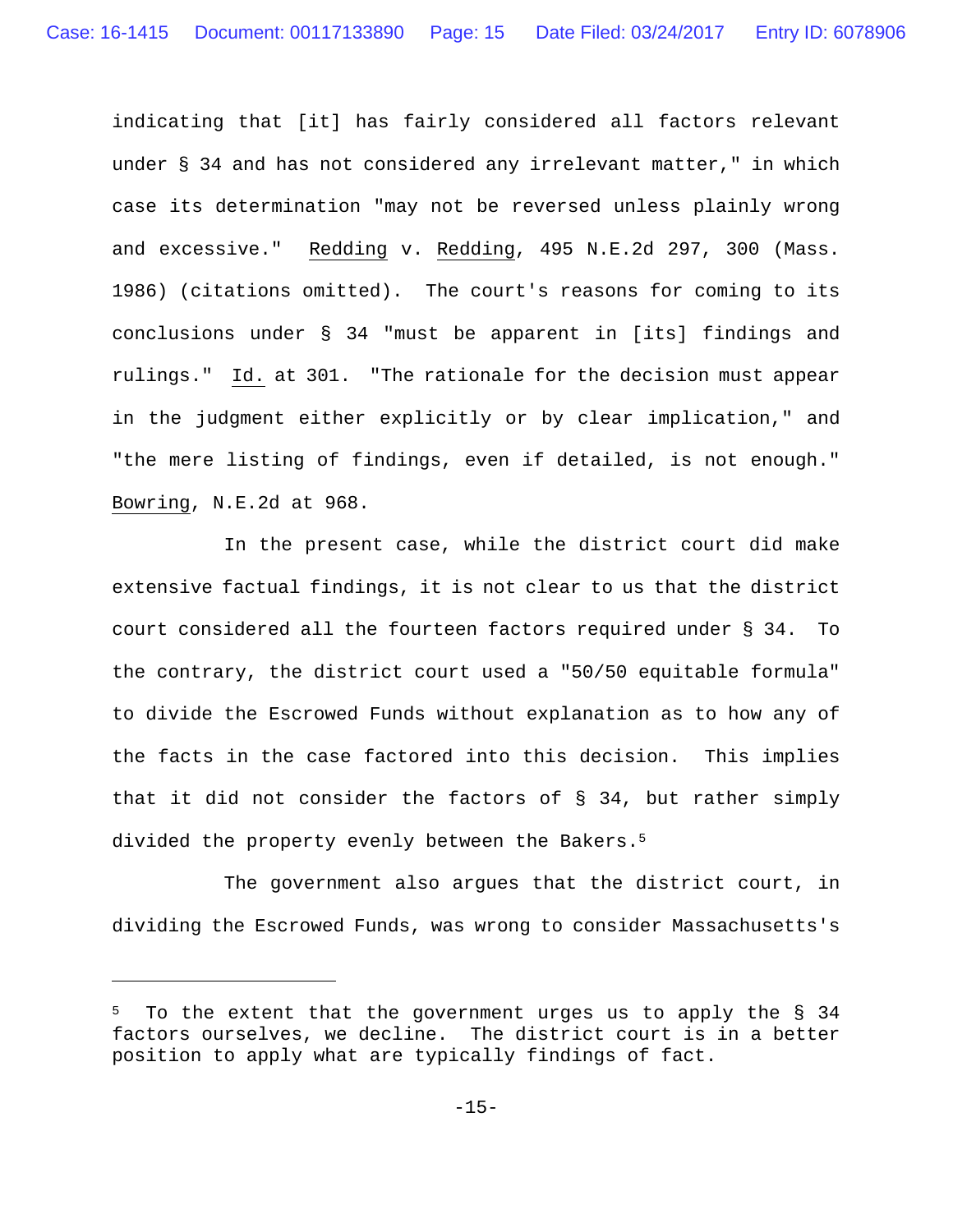"strong public policy of protecting the interests of nondebtor spouses." Bakwin v. Mardirosian, 6 N.E.3d 1078, 1085 (Mass. 2014). Because the district court appeared to have simply applied a "50/50" formula, however, it is not clear to us that this public policy factored into the district court's analysis in any way. To the extent that the district court did rely on this public policy, such reliance was misplaced. "The judge may consider only factors which are enumerated in § 34, in making alimony and property division determinations." Bowring, N.E.2d at 968 (emphasis added).

#### **B. The Hingham Property**

The government also urges us to find that the district court erred in rejecting its lien-tracing theory. We decline to do so.

The government argues that its tax liens attached to any property Scott possessed on or after May 14, 2009, the date of the first tax assessment. The government infers from the Bakers' testimony that one of the Bakers made the mortgage payment on the Hingham property every month up to the time of trial, and that each payment was \$6,200. The government notes that the district court found that Scott ultimately "made the majority of the mortgage payments." Thus, reasons the government, Scott must have paid at least half of the total mortgage payments made on the Hingham property between June 2009 and December 2014 (just before

 $-16-$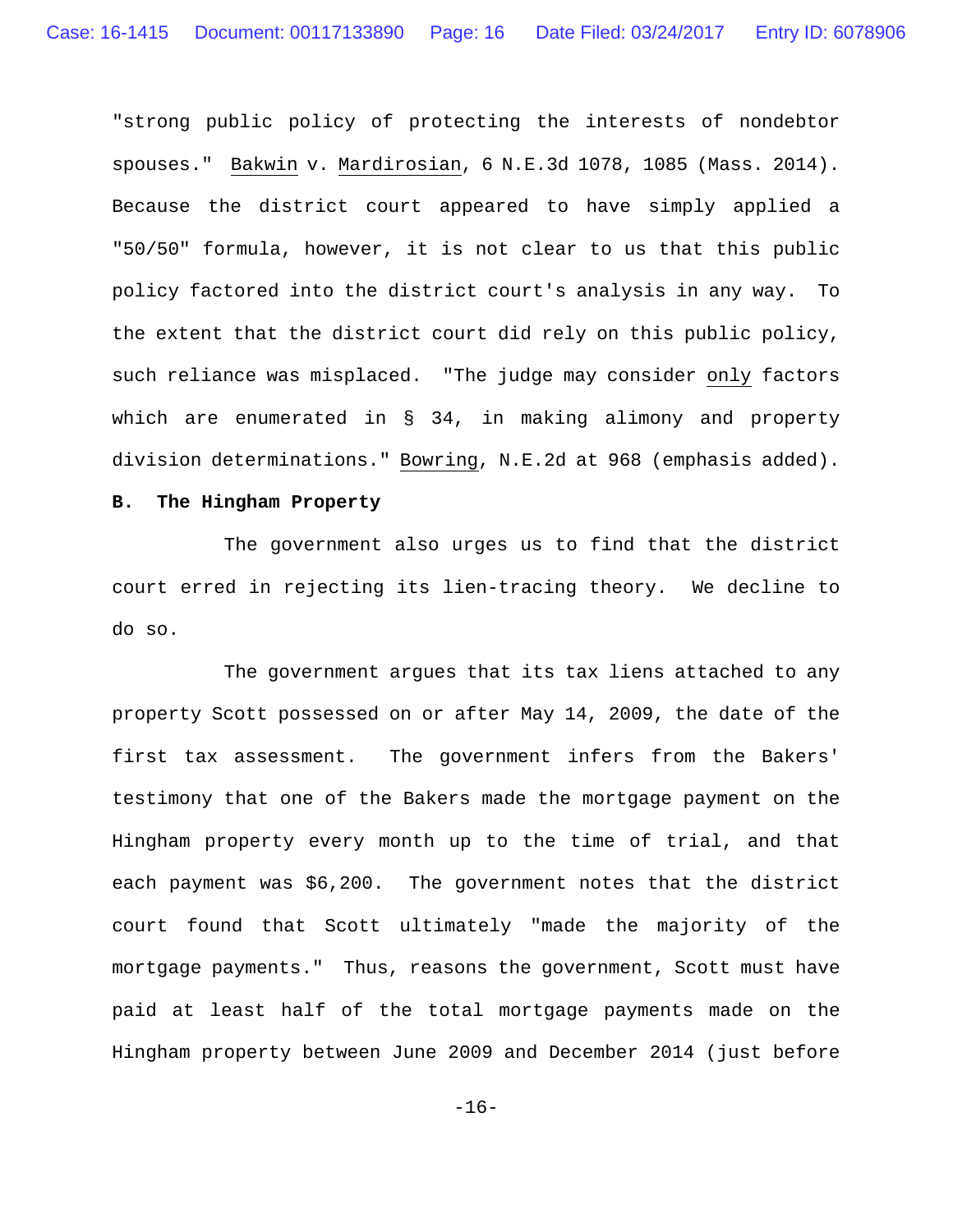the start of trial) using money on which the government had a tax lien. By that logic, the government concludes that it had a lien on the property no smaller than \$6,200 times sixty-seven months divided by two, or \$207,700. Dividing that lien between the two halves of the property, the government claims that it has a lien of \$103,850 on Robyn's half, which exceeds her share of the sale proceeds. Thus, on this argument, the government would be entitled to all the proceeds from the sale of the Hingham property.

The government's argument suffers from a fatal flaw. The district court found that "for the lien tracing theory to be viable the government has the burden of showing with particularity the sums transferred by [Scott] Baker to which the tax liens attach." However, the district court never made a finding as to the amount or the number of the mortgage payments. The government relies entirely on the testimony of the Bakers -- which the government itself concedes was contradictory -- for the proposition that the amount of the payment was  $$6,200,$ <sup>6</sup> and then assumes that every payment during the relevant time period was made in full. The district court found "neither of the Bakers to be credible witnesses, at least insofar as their financial

 $\overline{\phantom{0}}$ 

<sup>6</sup> Indeed, Robyn Baker testified that "[c]urrently the mortgage is [\$]6200 interest-only payments." This leaves open the possibility that the mortgage payments were not \$6,200 at all times.